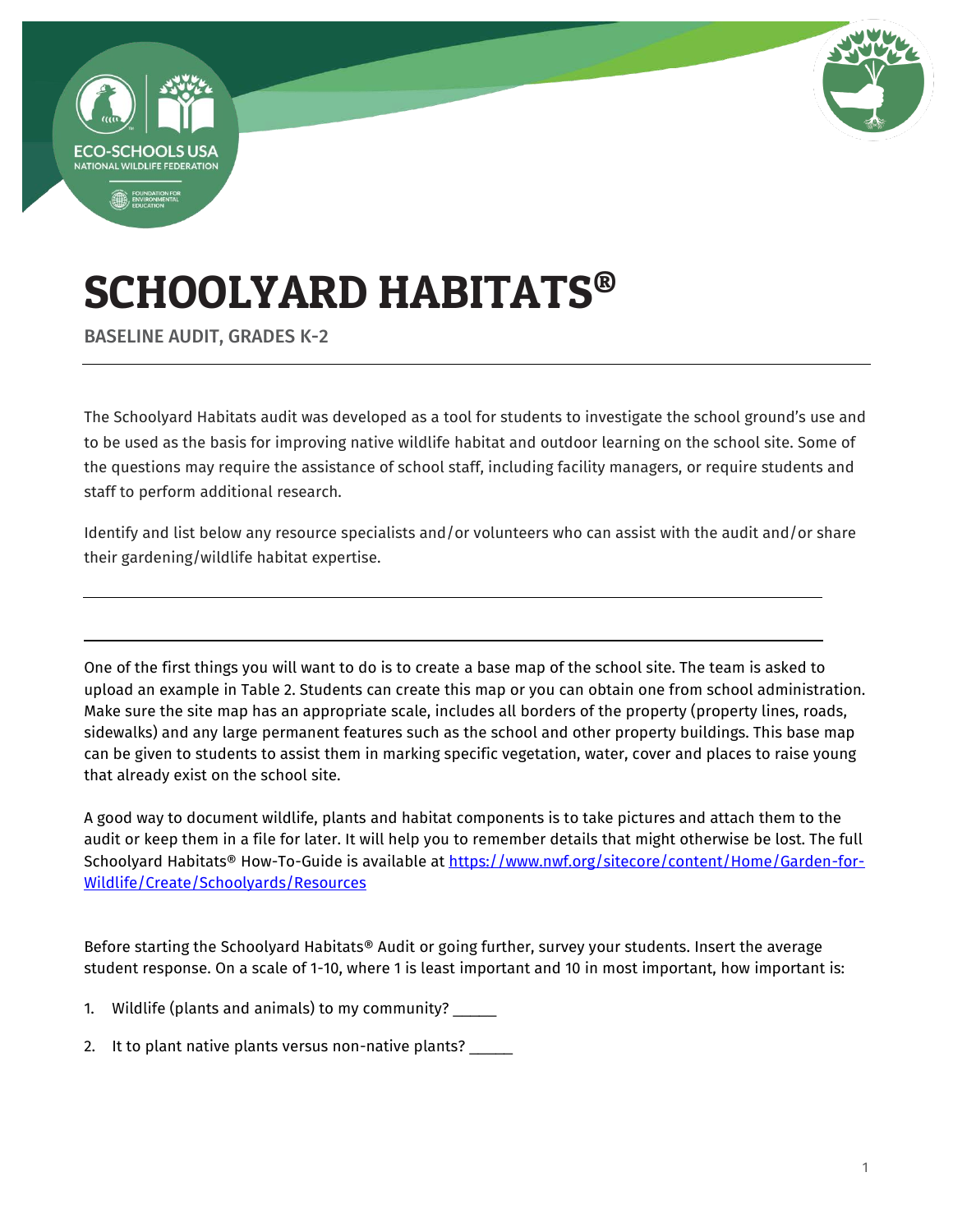

BASELINE AUDIT, GRADES K-2



#### TABLE 1. DEFINING THE STUDY SITE

| 1. | What are the GPS coordinates for the study site? Use<br>your smart phone's GPS or go to:<br>http://www.whatsmygps.com/ to find the site's<br>coordinates. | Latitude N                                                     |
|----|-----------------------------------------------------------------------------------------------------------------------------------------------------------|----------------------------------------------------------------|
| 2. | In what city/town is the study site located.                                                                                                              |                                                                |
| 3. | What are the land use types surround the study site?<br>Check all that apply.                                                                             | Residential<br>Commercial<br>Park<br>Undeveloped land<br>Other |
| 4. | Is the school a National Wildlife Federation Certified<br>Schoolyard Habitat®?                                                                            | $\bigcup$ Yes $\bigcup$ No $\bigcup$ Unsure                    |
| 5. | Are the school grounds certified or maintained<br>through another local, state or national program or<br>citizen science project?                         | $\bigcirc$ Yes $\bigcirc$ No $\bigcirc$ Unsure                 |
| 6. | How many square feet of wildlife habitat does the<br>school currently maintain?                                                                           | ft <sup>2</sup>                                                |
| 7. | What is the average number of minutes students<br>spend in the garden or outdoor learning space each<br>week?                                             | minutes                                                        |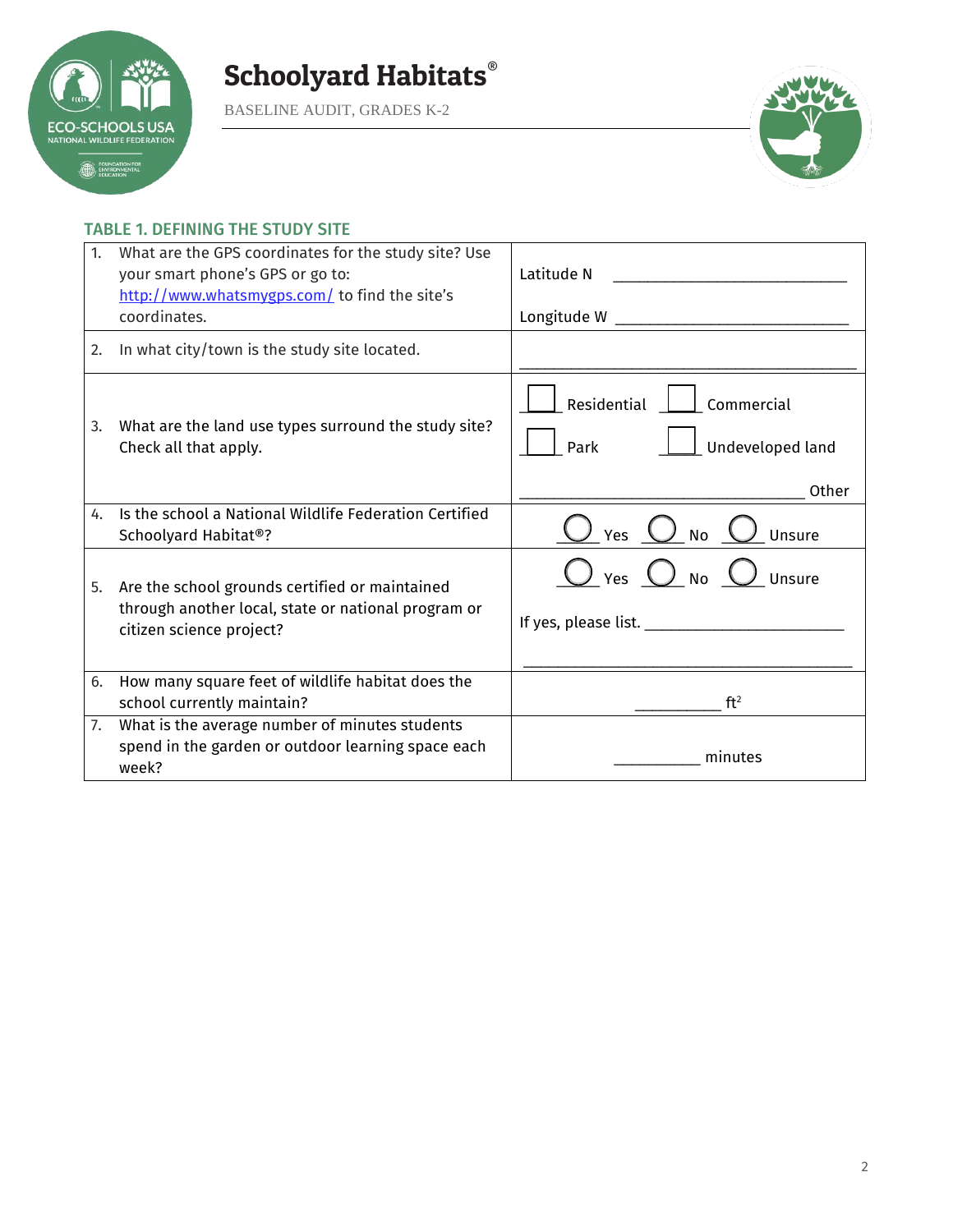

BASELINE AUDIT, GRADES K-2



#### TABLE 2. LANDSCAPE

Optional, but recommended. As a team/class activity, have students draw a map of the school grounds and denote the following. Choose one student or team map and insert as a .jpg or .png image file below.

| 1. | School building                                                               |    | Man-made structures other than<br>the school building   | $\mathbf{3}$ . | Location of hills and<br>valleys |
|----|-------------------------------------------------------------------------------|----|---------------------------------------------------------|----------------|----------------------------------|
| 4. | Rainfall or sprinkler run-off<br>paths and low lying areas that<br>hold water |    | 5. Sprinkler systems, storm drains,<br>or sewer markers | 6.             | Existing natural areas           |
|    | Trees                                                                         | 8. | Areas of full sun and full shade                        | 9.             | Natural and man-made<br>walkways |
|    | 10. Cardinal directions                                                       |    | 11. Kev                                                 |                |                                  |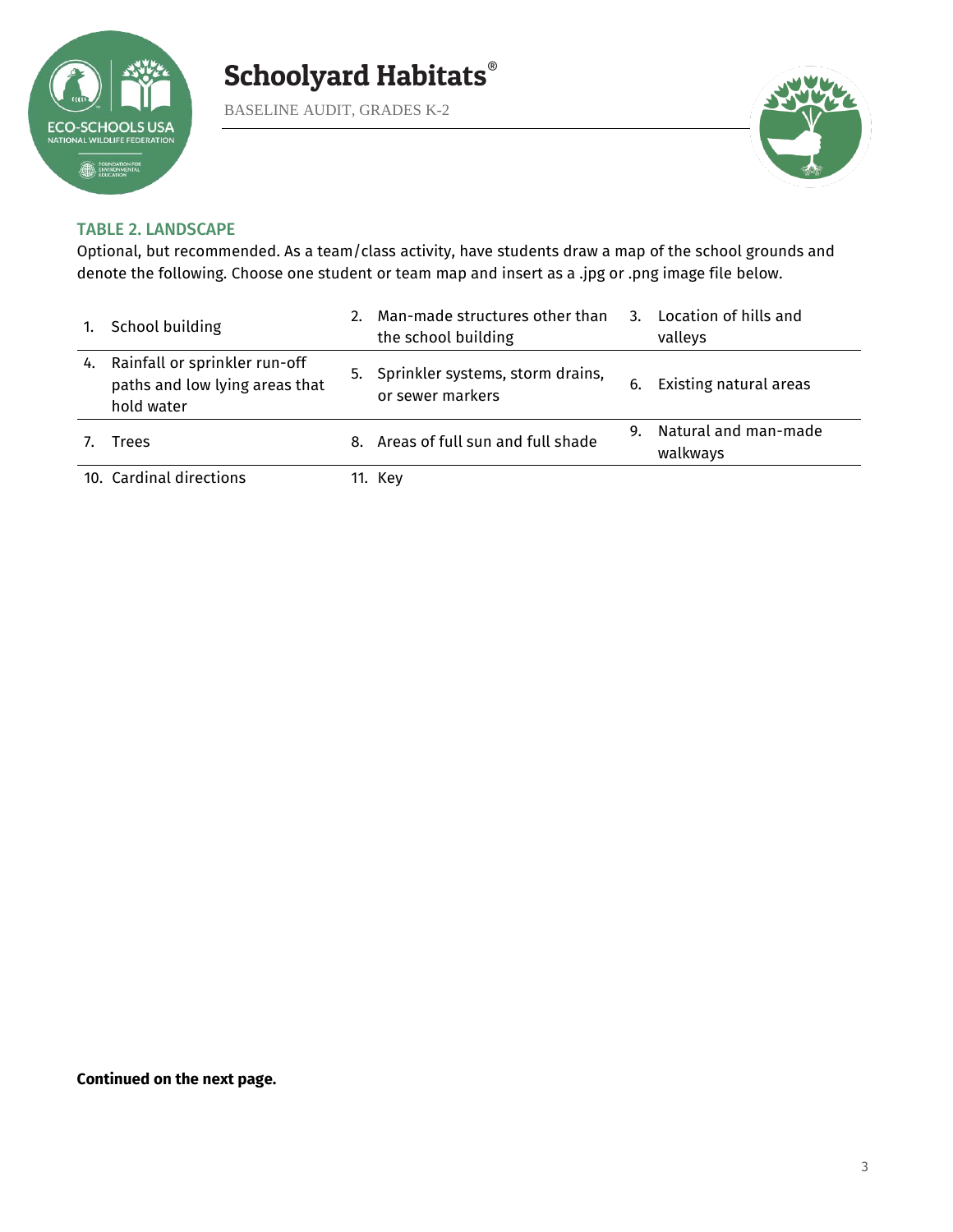

BASELINE AUDIT, GRADES K-2



| Check the landscape that most looks like the school's<br>grounds.                                                         | $\bigcup$ mostly flat<br>$\bigcap$ mostly hilly<br>$\bigcirc$ some flat/some hilly |
|---------------------------------------------------------------------------------------------------------------------------|------------------------------------------------------------------------------------|
| Are there areas where rainfall creates puddles of water?<br>*Make sure to note these areas on the Schoolyard site<br>map. | Yes<br>) No                                                                        |

#### **Consider conducting the following investigation as a part of Table 2.**

1. Give teams/classes different scenarios to consider, for example, what would happen to our garden, during a rain storm, if we built it at the bottom of a hill. This is also an opportunity to use stream tables, allowing students to "build" the school grounds with soil, use Lego's or manipulatives as structures and then pour water through a watering container (simulating rain) on to the schoolyard model. A good soil mix, that is able to withstand multiple simulations will require, 8:2:1 ratio of sand to clay to aquarium pebbles.

#### TABLE 3. TEMPERATURE AND PRECIPITATION

| 1. | For today's date, collect the weather data listed to the right.<br>Use your local weather website, application or use the<br>following:<br>http://www.weatherbase.com/weather/state.php3?c=US<br>۰<br>www.weather.com | Temperature in degrees Fahrenheit<br>Precipitation in inches |
|----|-----------------------------------------------------------------------------------------------------------------------------------------------------------------------------------------------------------------------|--------------------------------------------------------------|
| 2. | In what season is data being collected?                                                                                                                                                                               | $\bigcup$ Summer $\bigcup$ Fall<br>Spring<br>Winter          |
| 3. | In what plant hardiness zone does the school reside?<br>https://planthardiness.ars.usda.gov/PHZMWeb/                                                                                                                  |                                                              |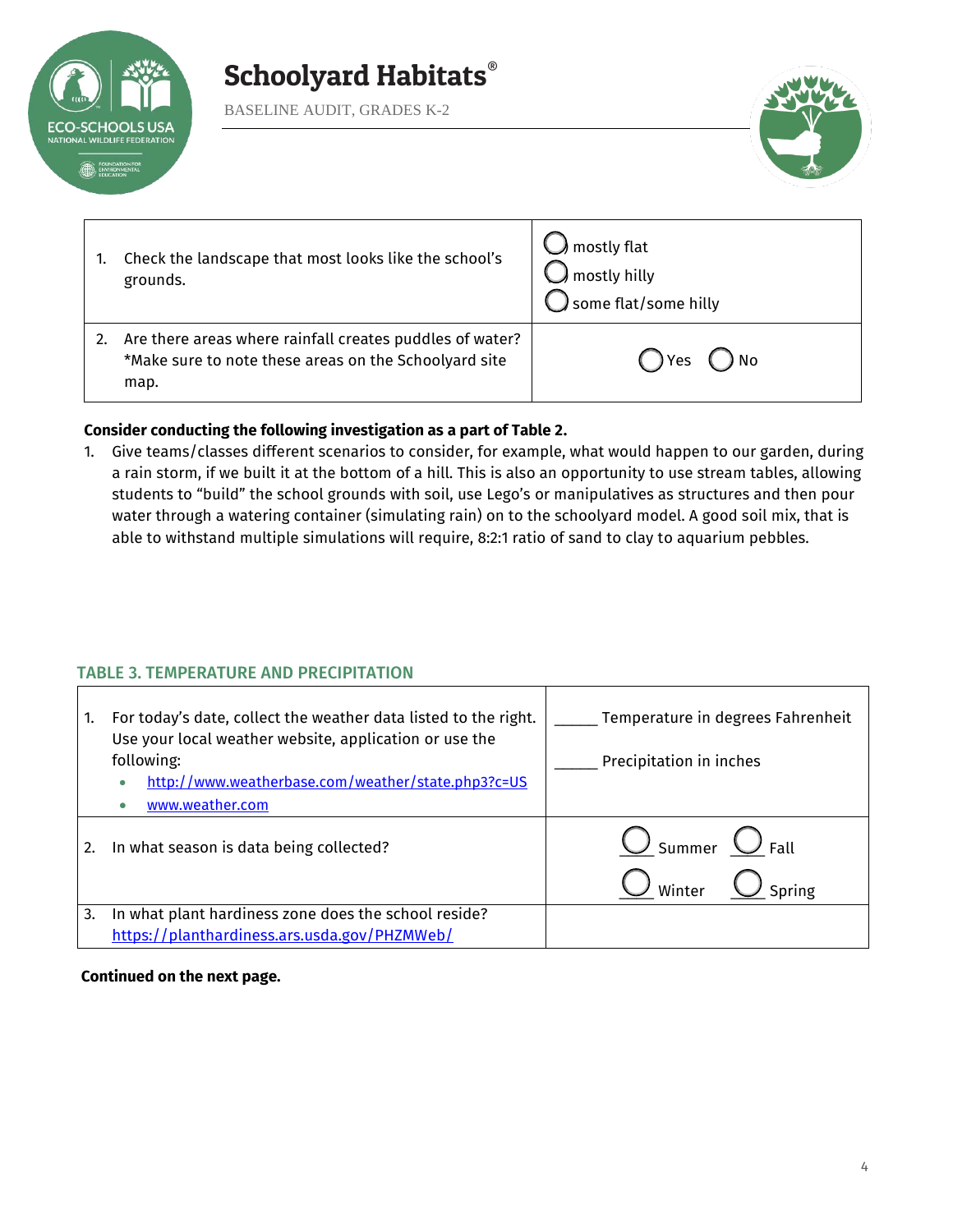

BASELINE AUDIT, GRADES K-2



#### **Think about the following questions as you summarize the data in Table 3.**

- 1. What might the weather be like when the post-action audit is conducted? Consider setting a date for the post-action audit now.
- 2. How do changes in weather impact plants and animal behavior?
- 3. What are some actions the team/class can take to protect wildlife from extreme/severe weather? Use this information to inform the Eco-Action Plan.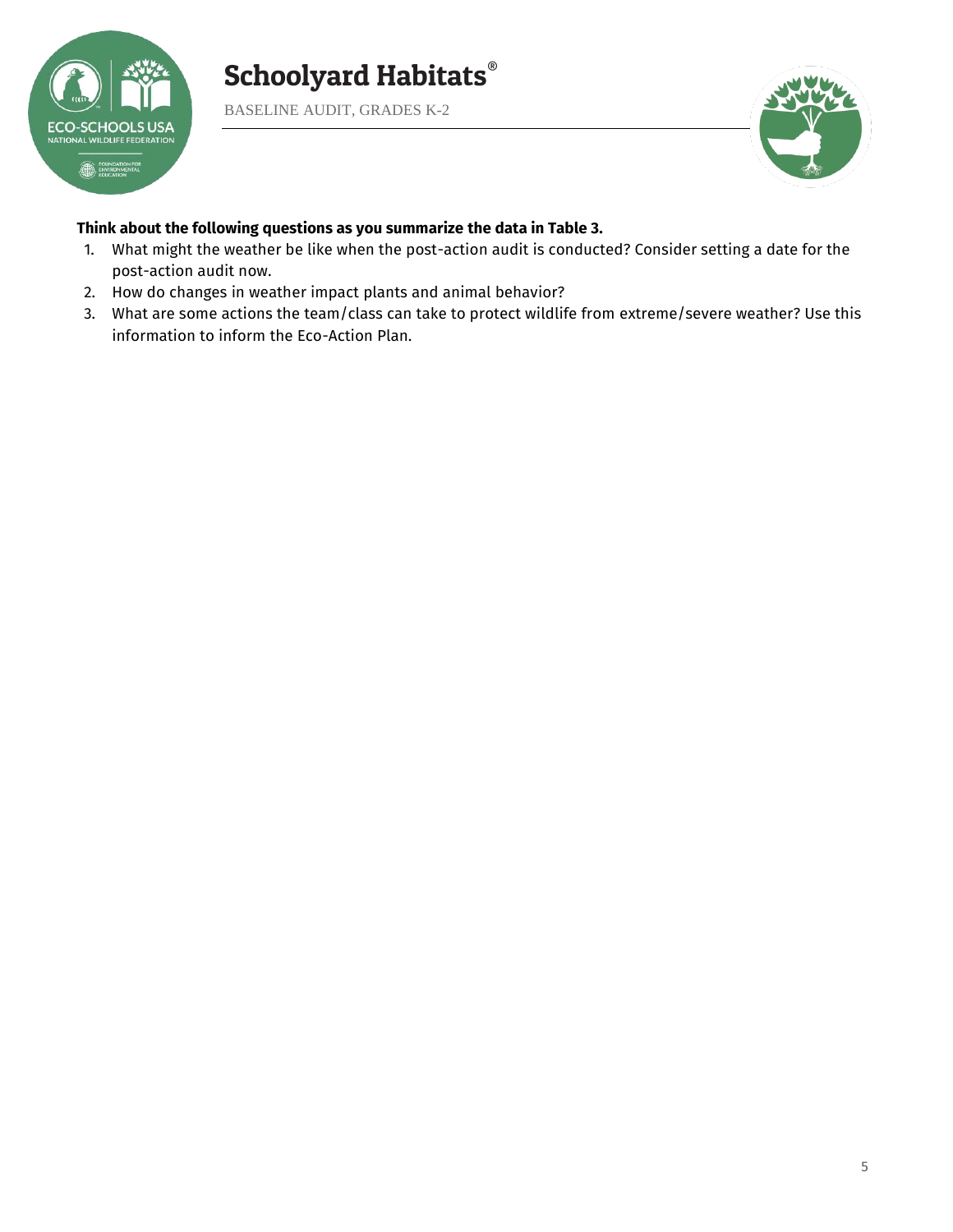

BASELINE AUDIT, GRADES K-2



**TABLES 4 and 5**. Consider contacting a habitat steward, parks department, college or university, or local gardening/native plants non-profit. Their involvement is a great way to connect to the community, inspire students, demonstrate career possibilities and share resource expertise.

Invite parents and community members to participate in the auditing process. Students can take on the role of educator by working with volunteers on citizen science. This experience is a great way to build community.

#### TABLE 4. SOIL QUALTIY

| Soil Temperature<br>1.                                                                                                                                                        |  | 2. Soil pH                                                                                                                                                                    |                                                                                                                                                                               |
|-------------------------------------------------------------------------------------------------------------------------------------------------------------------------------|--|-------------------------------------------------------------------------------------------------------------------------------------------------------------------------------|-------------------------------------------------------------------------------------------------------------------------------------------------------------------------------|
| Test $1 \_ {\text{C}}$ °F $\_ {\text{C}}$                                                                                                                                     |  |                                                                                                                                                                               | Test 1_______ pH level                                                                                                                                                        |
| Test 2 _______ $\circ$ F _______ $\circ$ C                                                                                                                                    |  |                                                                                                                                                                               | Test 2 ______ pH level                                                                                                                                                        |
| Test 3 _______ $\circ$ F _______ $\circ$ C                                                                                                                                    |  |                                                                                                                                                                               | Test 3 ______ pH level                                                                                                                                                        |
|                                                                                                                                                                               |  |                                                                                                                                                                               | () Acidic () Neutral () Basic                                                                                                                                                 |
| 3.<br>Nitrogen (optional)<br>4. Phosphorus (optional)                                                                                                                         |  |                                                                                                                                                                               | 5. Potassium (optional)                                                                                                                                                       |
| Test 1 $\bigcirc$ low $\bigcirc$ medium $\bigcirc$ high<br>Test 2 $\bigcirc$ low $\bigcirc$ medium $\bigcirc$ high<br>Test 3 $\bigcirc$ low $\bigcirc$ medium $\bigcirc$ high |  | Test 1 $\bigcirc$ low $\bigcirc$ medium $\bigcirc$ high<br>Test 2 $\bigcirc$ low $\bigcirc$ medium $\bigcirc$ high<br>Test 3 $\bigcirc$ low $\bigcirc$ medium $\bigcirc$ high | Test 1 $\bigcirc$ low $\bigcirc$ medium $\bigcirc$ high<br>Test 2 $\bigcirc$ low $\bigcirc$ medium $\bigcirc$ high<br>Test 3 $\bigcirc$ low $\bigcirc$ medium $\bigcirc$ high |
|                                                                                                                                                                               |  |                                                                                                                                                                               |                                                                                                                                                                               |

#### TABLE 5. WATER QUALITY (OPTIONAL-CONDUCT IF APPLICABLE)

| h.  | <b>Water Temperature</b>                                                                                                                                                       | 2. | Water pH |                          |
|-----|--------------------------------------------------------------------------------------------------------------------------------------------------------------------------------|----|----------|--------------------------|
|     | Test 1 ________ $\circ$ F ________ $\circ$ C                                                                                                                                   |    |          | Test 1______ pH level    |
|     | Test 2 _______ $\circ$ F ______ $\circ$ C                                                                                                                                      |    |          | Test 2 _______ pH level  |
|     | Test 3 _______ $\circ$ F _______ $\circ$ C                                                                                                                                     |    |          | Test 3 _______ pH level  |
|     |                                                                                                                                                                                |    |          | ○Acidic ○Neutral ● Basic |
| Ι3. | Is it raining or has it rained in the last 24 hours? Stormwater<br>runoff from surrounding areas can impact watershed quality and<br>appearance, including temperature and pH. |    |          | No<br>1Yes'              |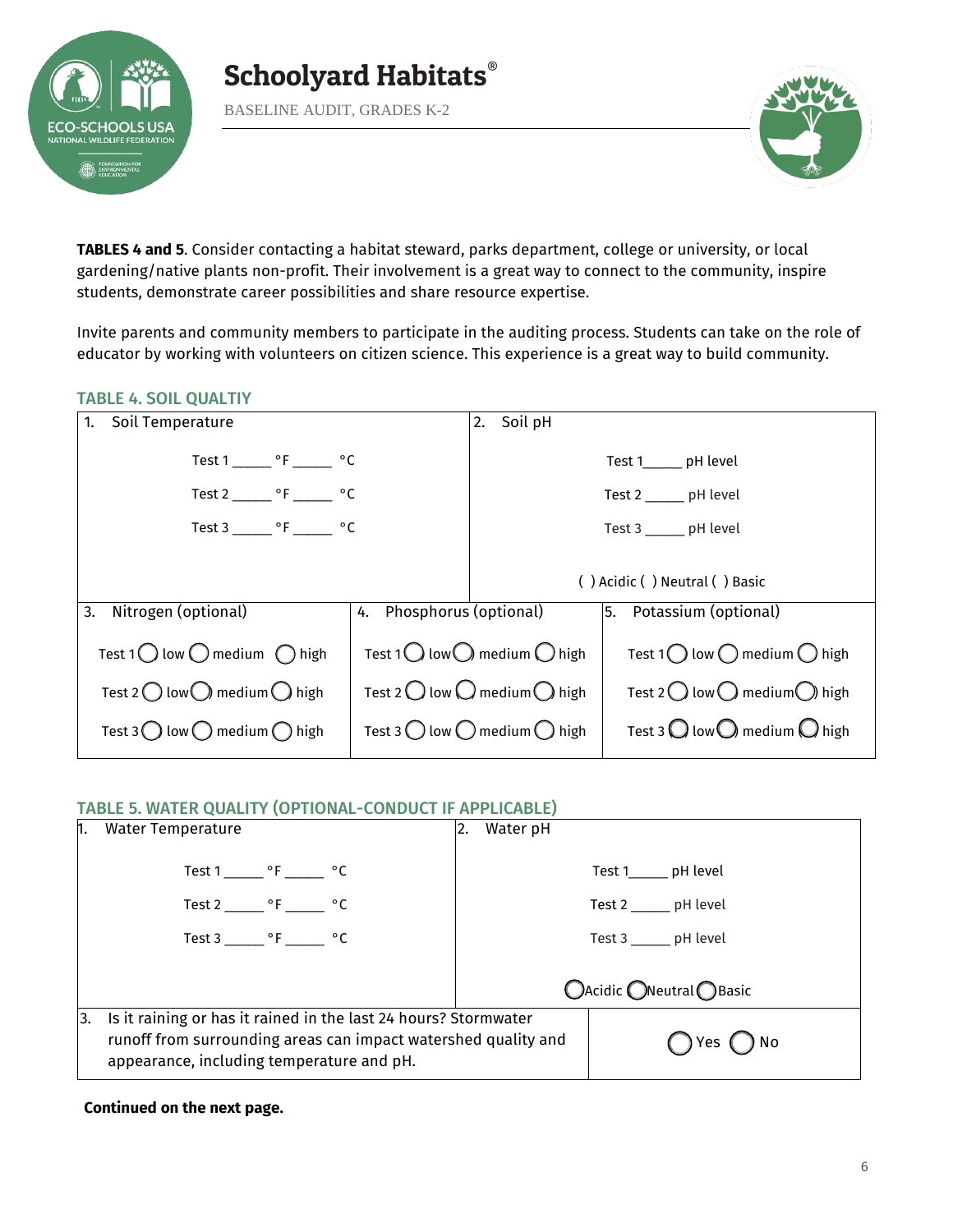

BASELINE AUDIT, GRADES K-2



#### **Think about the following questions as you summarize the data in Tables 4 and 5.**

- 1. Why do plants need soil?
- 2. How do animals use soil?
- 3. What actions can the team/class take to improve or maintain soil and water quality? Use this information to inform the Eco-Action plan.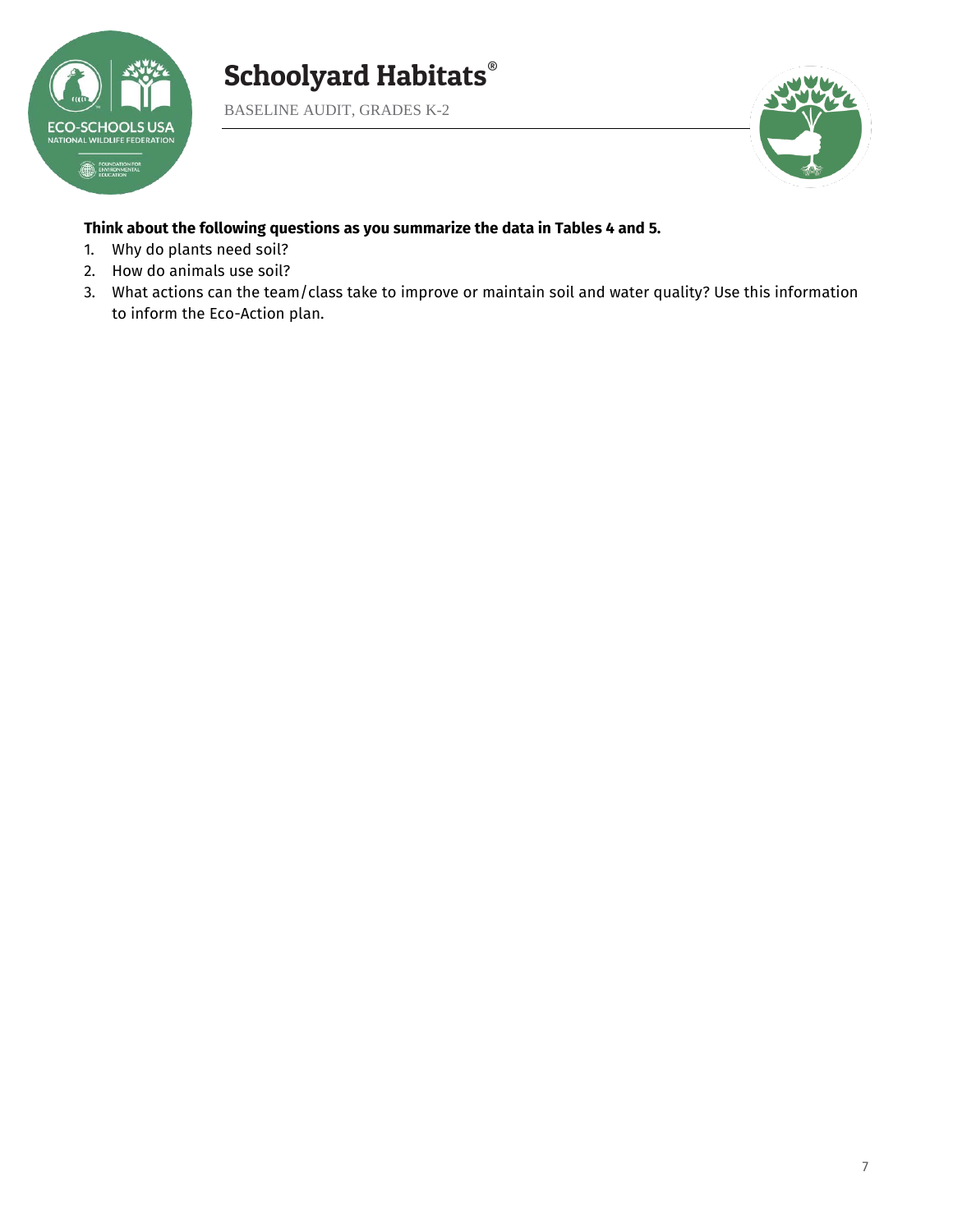

BASELINE AUDIT, GRADES K-2



The key to attracting wildlife to the Schoolyard Habitat is to have all the essential elements including food, water, cover and places to raise young. The following charts will help to assess these habitat elements on the school site. To populate the tables, students can be placed in teams or work in pairs. Students are encouraged to collect data in their science notebook and then transfer the compilation of their data to Table 6 and Charts 1 through 4.

#### TABLE 6. WILDLIFE

| 1. | Are there animals present at the study site today?                                                                                                                                    | Yes (                                                                                                                                                          |
|----|---------------------------------------------------------------------------------------------------------------------------------------------------------------------------------------|----------------------------------------------------------------------------------------------------------------------------------------------------------------|
| 2. | Check the families of animals observed at the study<br>site, then continue to Chart 1. Animal Observations                                                                            | amphibians<br>birds<br>fish<br>insects<br>reptiles<br>mammals                                                                                                  |
| 3. | What evidence of wildlife was observed at or around<br>the study site? Check all that apply.                                                                                          | feathers $\boxed{\phantom{a}}$ nest(s) $\boxed{\phantom{a}}$ animal tracks<br>burrows/ground dwellings $\vert$<br>$\mathsf{\mathsf{\mathsf{I}}}$ scat<br>other |
| 4. | Plants are a source of food for many different types of<br>wildlife. Food sources are also a required habitat<br>element. How many different types of plants did<br>students observe? | shrubs/bushes<br>trees<br>flowers _____ grasses/fungi/mosses                                                                                                   |

#### **Think about the following questions as you summarize the information in Table 6.**

- 1. Are there enough plants and animals at the study site? Why or why not?
- 2. Why do animals need plants?
- 3. What non-plant-based food sources are present?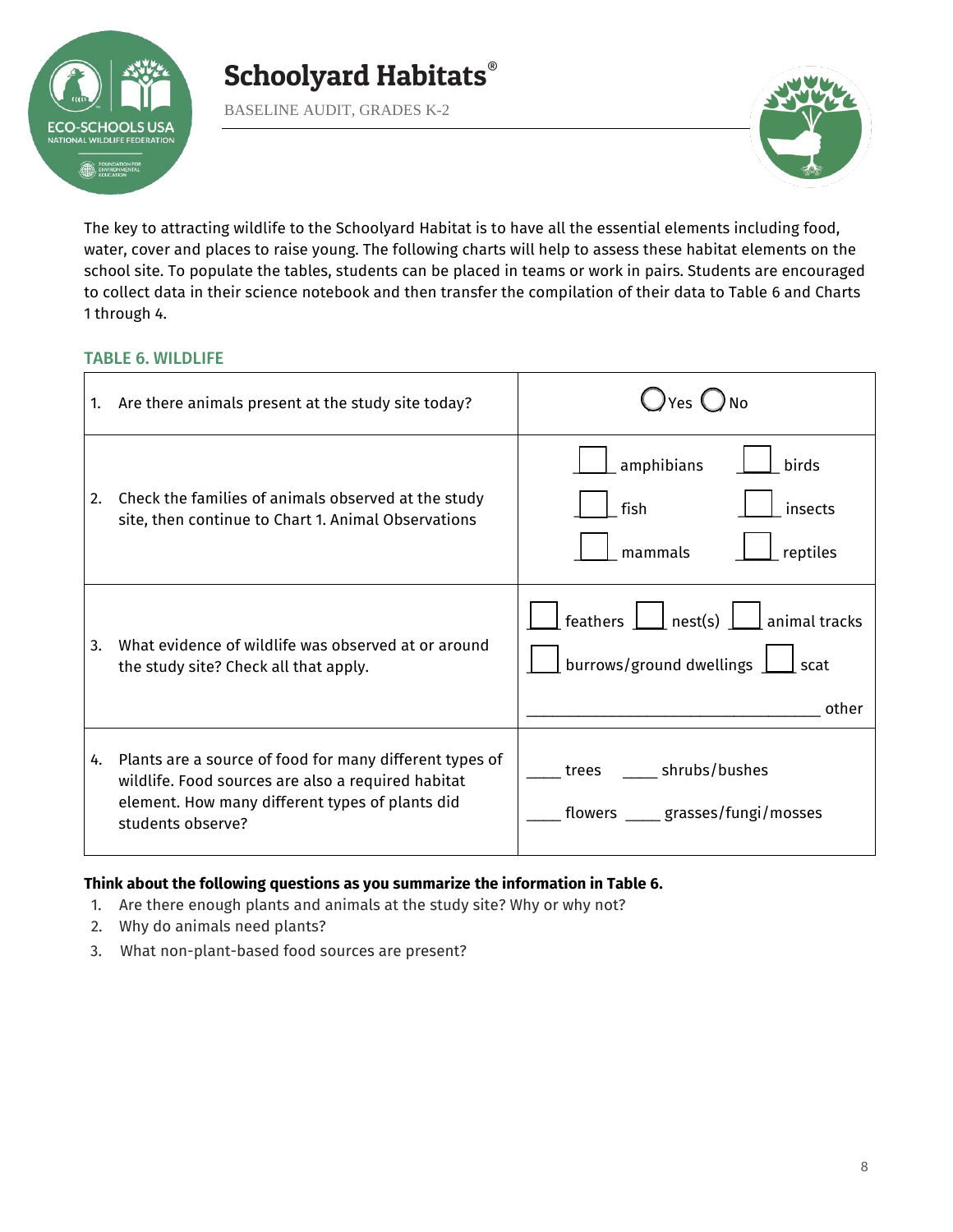

BASELINE AUDIT, GRADES K-2



#### CHART 1. HABITAT ELEMENT – WATER

| 1. | Are there water sources on the school<br>site?                                                                                       | No<br>Yes                                                             |
|----|--------------------------------------------------------------------------------------------------------------------------------------|-----------------------------------------------------------------------|
| 2. | What are the natural water sources?<br>Select all that apply.                                                                        | lake<br> stream<br>pond<br>puddles<br>wetland<br>other                |
| 3. | Does the site have seasonal pools of<br>water (vernal pools)? Vernal pools are<br>important nurseries for many<br>amphibian species. | Unsure<br>( Yes<br>. ) No                                             |
| 4. | Does this site include any manmade<br>features?                                                                                      | bird baths<br>rain garden(s)<br>puddling containers<br>ponds<br>other |

#### **Think about the following question as you summarize the information in Chart 1.**

1. Water is important to plants and animals. How do man-made water features support animals in and around the habitat?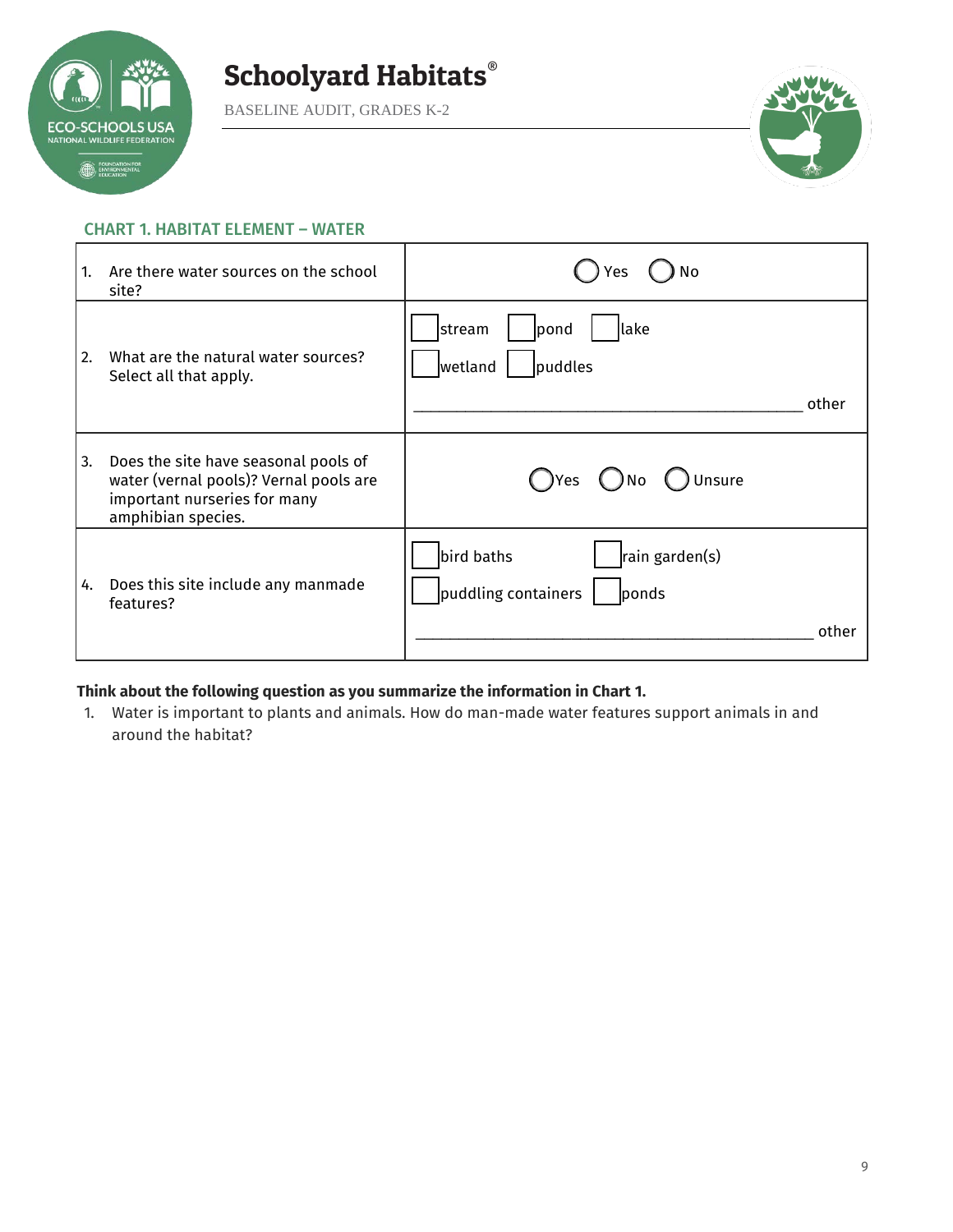

BASELINE AUDIT, GRADES K-2



#### CHART 2. HABITAT ELEMENTS – COVER

| 1. | Our school provides places for wildlife to find cover from<br>the weather and predators. (brush piles, rock walls, dense<br>vegetation, trees)           | ) No<br><b>IYes</b>   |
|----|----------------------------------------------------------------------------------------------------------------------------------------------------------|-----------------------|
|    | How many sources of natural cover can be found on the<br>school site?                                                                                    | natural cover sources |
| 3. | How many manmade structures exist on the school site<br>that provide cover for wildlife such as bird houses, toad<br>houses, bat house, bug houses, etc. | manmade cover sources |

#### **Think about the following questions as you summarize the information in Chart 2.**

- 1. Are the plants observed different shapes and sizes? Allow student time to make sketches and/or trace plant parts. Also encourage students to label the parts and include where the plant was found and the date.
- 2. Why is it important to have a variety of plant shapes and sizes?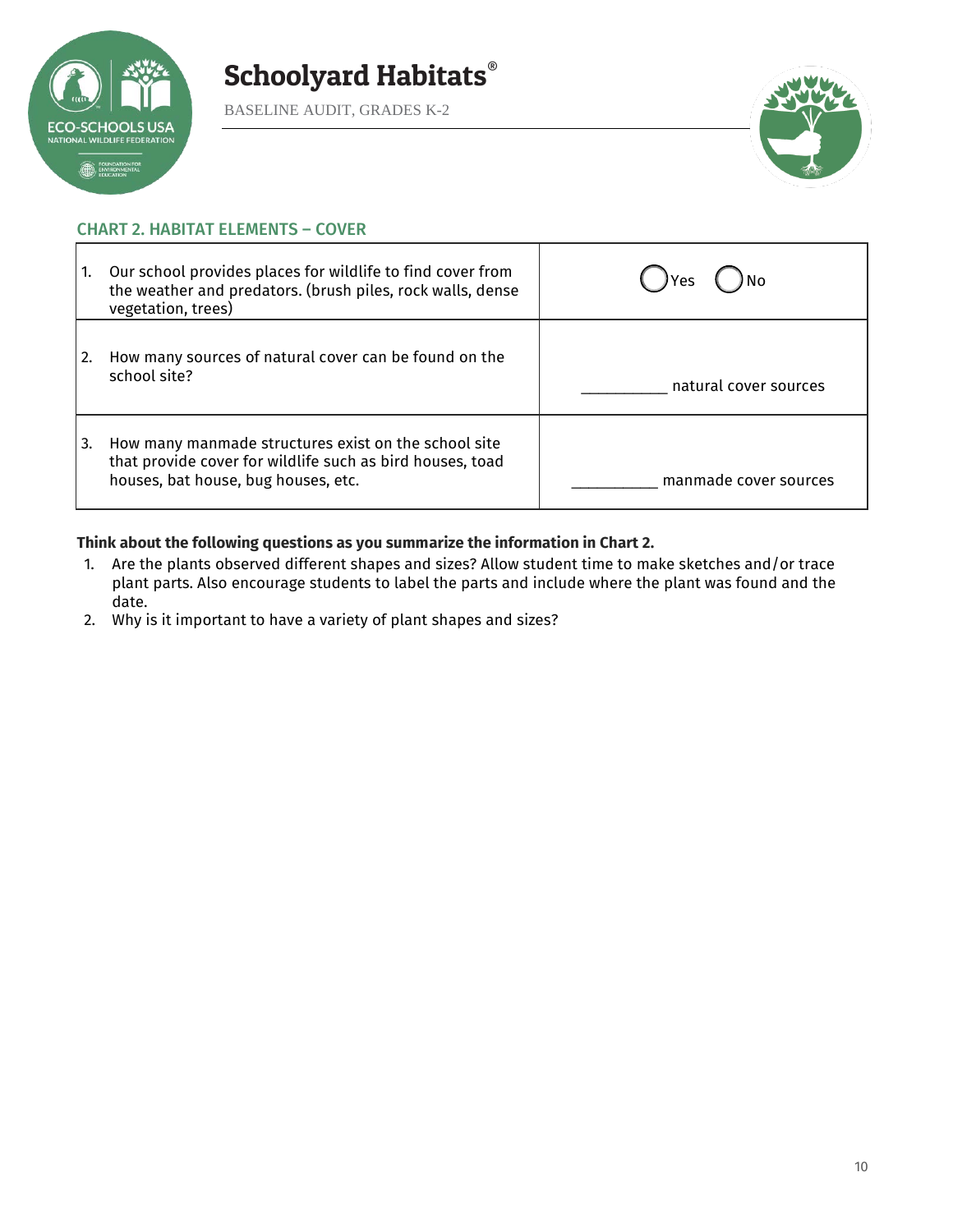

BASELINE AUDIT, GRADES K-2



#### CHART 3. HABITAT ELEMENTS – PLACES TO RAISE YOUNG

|    | Our school provides places for wildlife to<br>raise their young.                                                                                                                                      | Yes                |
|----|-------------------------------------------------------------------------------------------------------------------------------------------------------------------------------------------------------|--------------------|
| 2. | How many natural sources of available<br>places for wildlife to raise their young on<br>the school site (host plants for larvae,<br>trees/bushes for nests, water features for<br>amphibians, etc.).  | natural structures |
| 3. | How many manmade structures are on the<br>school site that provide places for wildlife<br>to raise young such as bird houses, bat<br>houses, etc. There may be similarities<br>between Chart 2 and 3. | manmade structures |

#### CHART 4. OTHER HABITAT CONSIDERATIONS

| 1. | Check all that apply. What types of<br>sustainable practices are used on the<br>school site? | organic fertilizers and herbicides<br>mulching<br>remove invasive species<br>xeriscaping<br>drip irrigation<br>native plants<br>reduced lawn<br>compost<br>other |
|----|----------------------------------------------------------------------------------------------|------------------------------------------------------------------------------------------------------------------------------------------------------------------|
| 2. | Does the school site include vegetable,<br>fruit and/or herb gardens?                        | No<br>Yes                                                                                                                                                        |
| 3. | Does the school site include pollinator<br>gardens?                                          | No<br>Yes                                                                                                                                                        |
| 4. | Are the school grounds used for teaching<br>and learning?                                    | No<br>If yes, please briefly describe how:                                                                                                                       |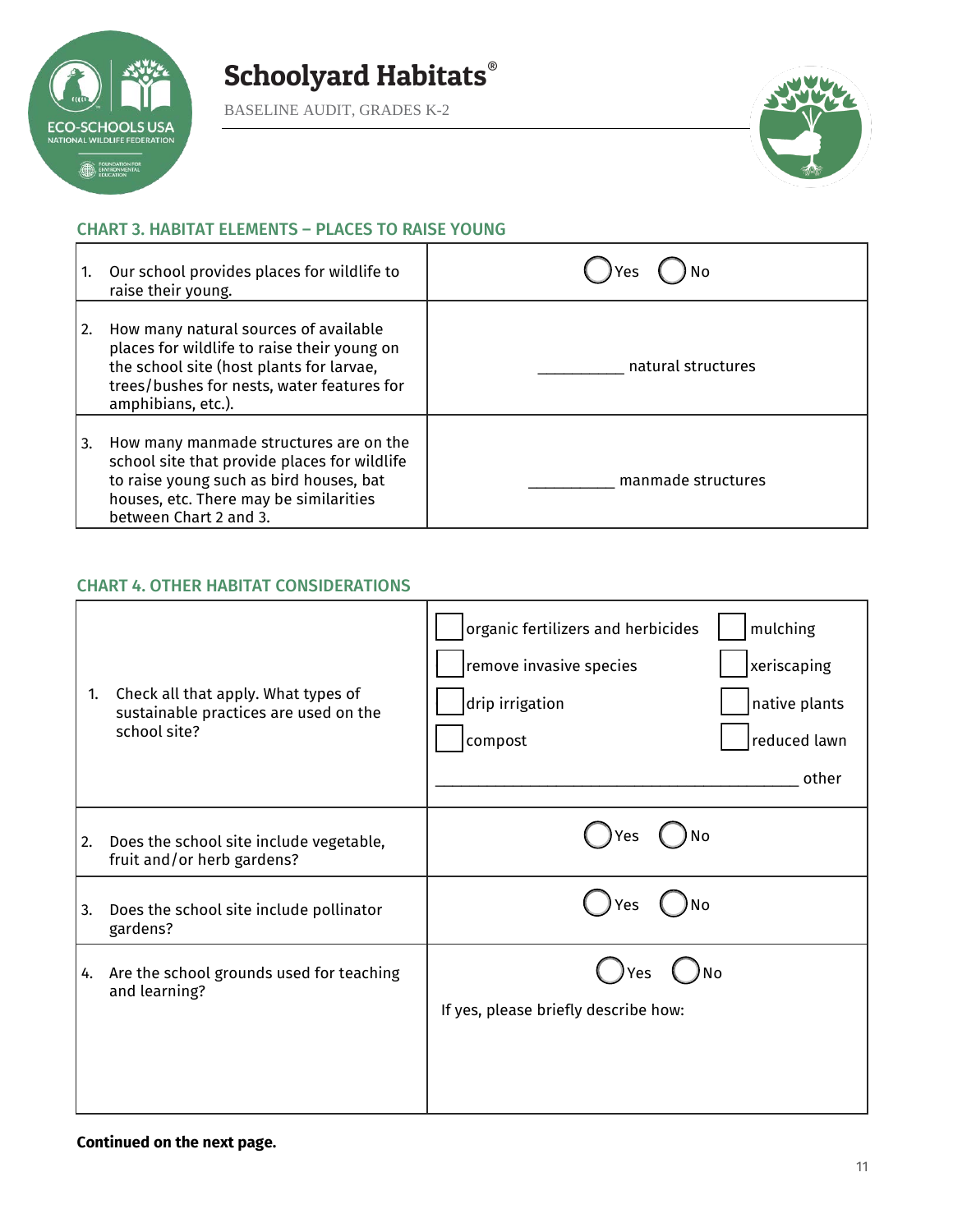

BASELINE AUDIT, GRADES K-2



#### CHART 4. HABITAT ELEMENTS – OTHER CONSIDERATIONS, CONTINUED

| l 5. | Does the garden(s) meet the American with<br>Disabilities (ADA) accessibility standards?                                                               | $\bigcap$ Yes $\bigcap$ No $\bigcap$ Unsure |
|------|--------------------------------------------------------------------------------------------------------------------------------------------------------|---------------------------------------------|
| l 6. | Does the garden(s) include interpretive<br>signage that is multi-lingual?                                                                              | JYes                                        |
| 17.  | Are there existing places/structures on the<br>school site that serve as an outdoor<br>classroom where students can gather,<br>listen, talk and learn? | JYes                                        |

#### **Think about the following questions as the Eco-Action Team/students summarize the information from the above charts and tables:**

- 1. Does the school contain all five wildlife habitat requirements in a natural urban, suburban or rural setting – food, water, cover, places to raise young, and a healthy, sustainable habitat?
- 2. What role might a food garden (vegetable/fruit/herb) play in the Schoolyard Habitat®? What role might a pollinator garden or native plantings play?
- 3. What are some stewardship actions the team/class can take to improve wildlife habitat on the study site?